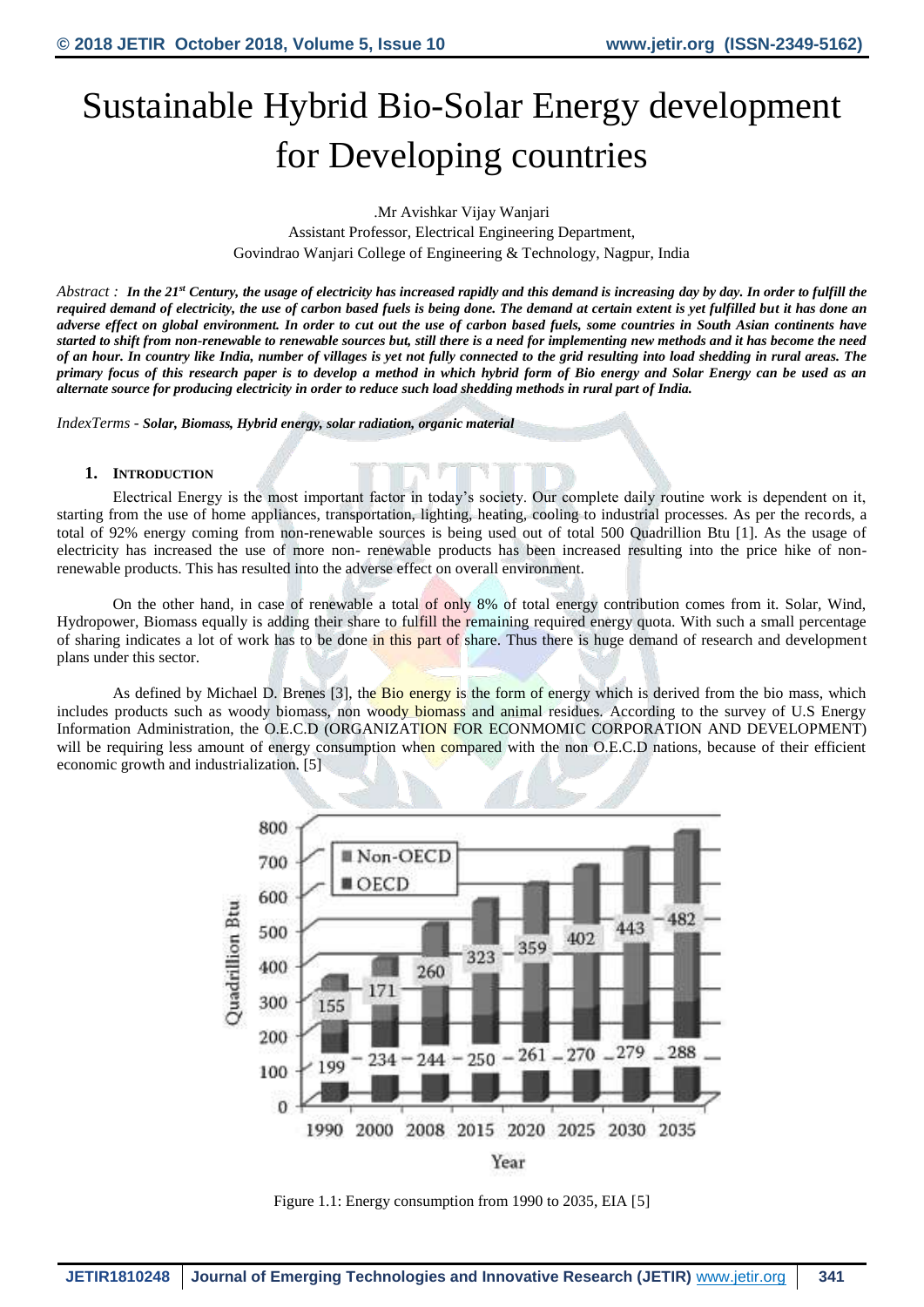The energy produced from the renewable sources is environmentally good as no waste by-products are produced. The development of Bio based fuels will result into several advantages such as, better security of energy, improved local and national economy and improved environmental conditions.

Bio Energy is such a source which can be available in local surrounding very easily, making it versatile from other forms of renewable energy sources as it is available in different forms. Use of such type of energy source may lead to development in agriculture, forest and can enhance the development of rural areas more effectively with increase additional jobs. In recent year the, the development in Bio Energy sector has been increased and most of the countries globally are tending to move towards such type advantageous energy source.

As Bio Energy finds its way to be an efficient form of renewable energy, combining it with other form of renewable energy will be of great advantage. Solar energy can be used as an add-on form to increase the level of generation.

Without any doubt in can be said that with the heavy use of fossil fuels, they are going to deplete in coming years. In that case, Hybrid form of Solar and Bio Energy is a good alternate solution for the future.

#### **2. LITERATURE REVIEW**

Bonanno. F, Consoli.A , Lombardo. S, Raciti. A [7] as showed in there published paper that an renewable form of energy can be combined together with some non-renewable form of energy sources in order to get better generation capability. They focus on these type of idea to be implemented more in rural areas so that the small hybrid form of generating stations fulfil the need of the consumers in that respective area. In their paper they have used Diesel Generator sets, Wind Turbines and Solar form of energy to form a Hybrid Generating system.

Also, as stated by Choi S.S, Larkin R [8] that in Western Australia the combination of hybrid generating system (Wind and Diesel Generator) are found to be efficient to fulfil the required demand.

As mentioned by Gavanidou E.S and Bakirtzis. A.G. [9] that the non-renewable sources are in depletion stage and thus the interest in renewable form of energy has been increased. They suggest to form an autonomous plant with an hybrid combination of solar and wind which could be beneficial.



Figure 2.1: - Hybrid system model by Gavanidou E.S and Bakirtzis. A.G. [9]

From above paragraphs, it is evident that a large number of hybrid type of generating stations are being researched on, though still a lot of work has to be done. The combination of Hybrid Solar and Biomass can be seen to be increasing its importance. The photograph below shows unique 22.5 MW biomass-solar hybrid power plant which is placed in Spain [10]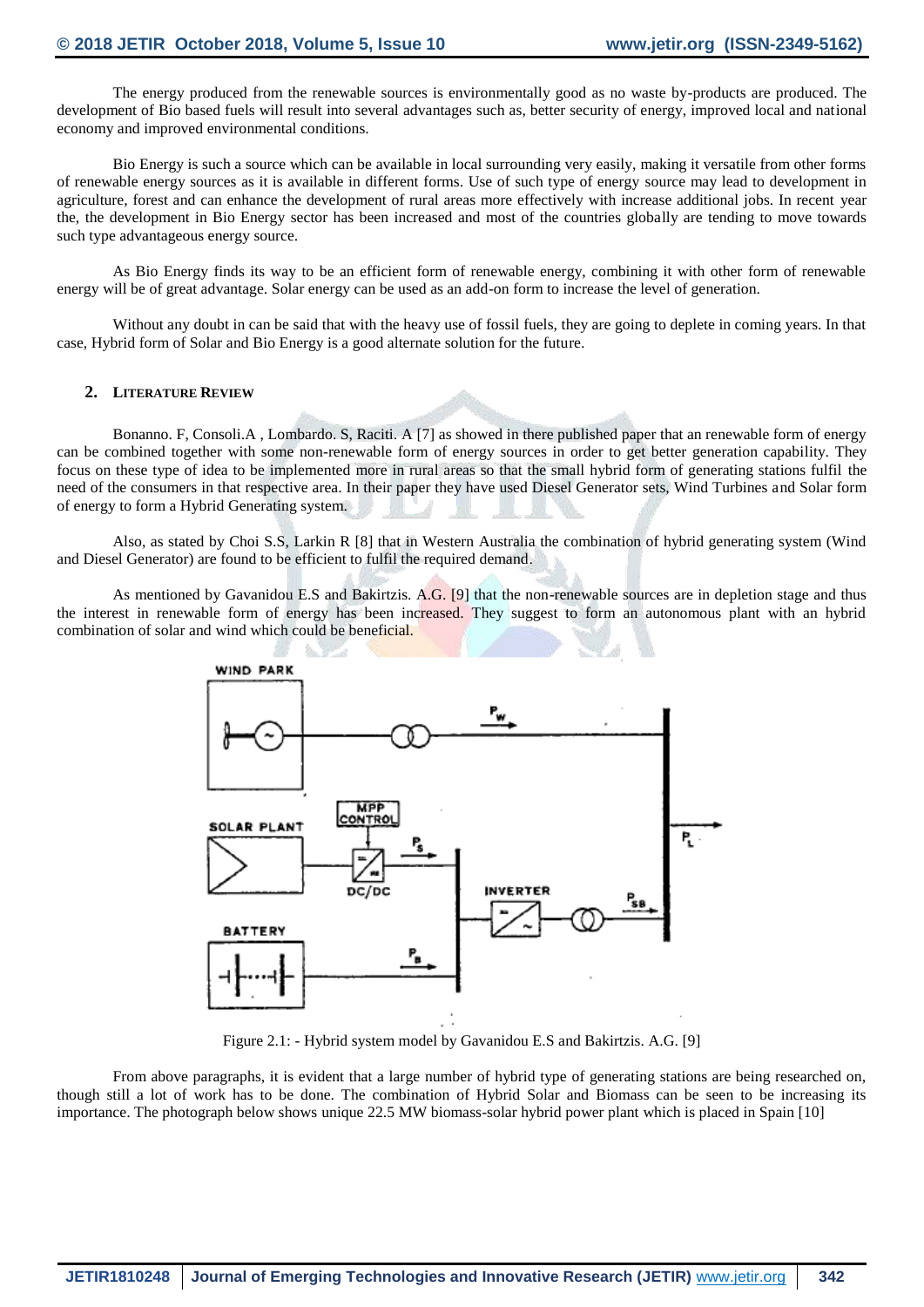

Figure 2.2: - Hybrid Plant in Spain [10]

As said for such type of plant, this biomass-solar hybrid system can capture the sunlight during day time with the help of parabolic type of collectors and at night with the operation of the biomass. It is mentioned that such a installation will provide an energy of 98000 MWh [10].



Figure2.3: - Prototype system by REELCOOP [11]

According to Oliveira A.C, Coelho. B [11] the hybridization of solar and Bio energy will add several advantages to CSP plant as well, such as it will increase the efficiency, maximize the operating time and production cost will be reduced. In this method, generation of steam from solar energy led to decrease the investment cost and resulted into good efficiency. With an addon of Bio Energy to it large devices required for storage has reduced with extended power plant operation in night time also.

It can be also seen a large area of rural place is not yet electrified in developing countries as the distance from the grid is more, also this lead to heavy transmission losses and cost of transmission itself increases. Thus from above it is very evident that the hybrid combination of generating plants in rural areas will be very much beneficial for the developing countries.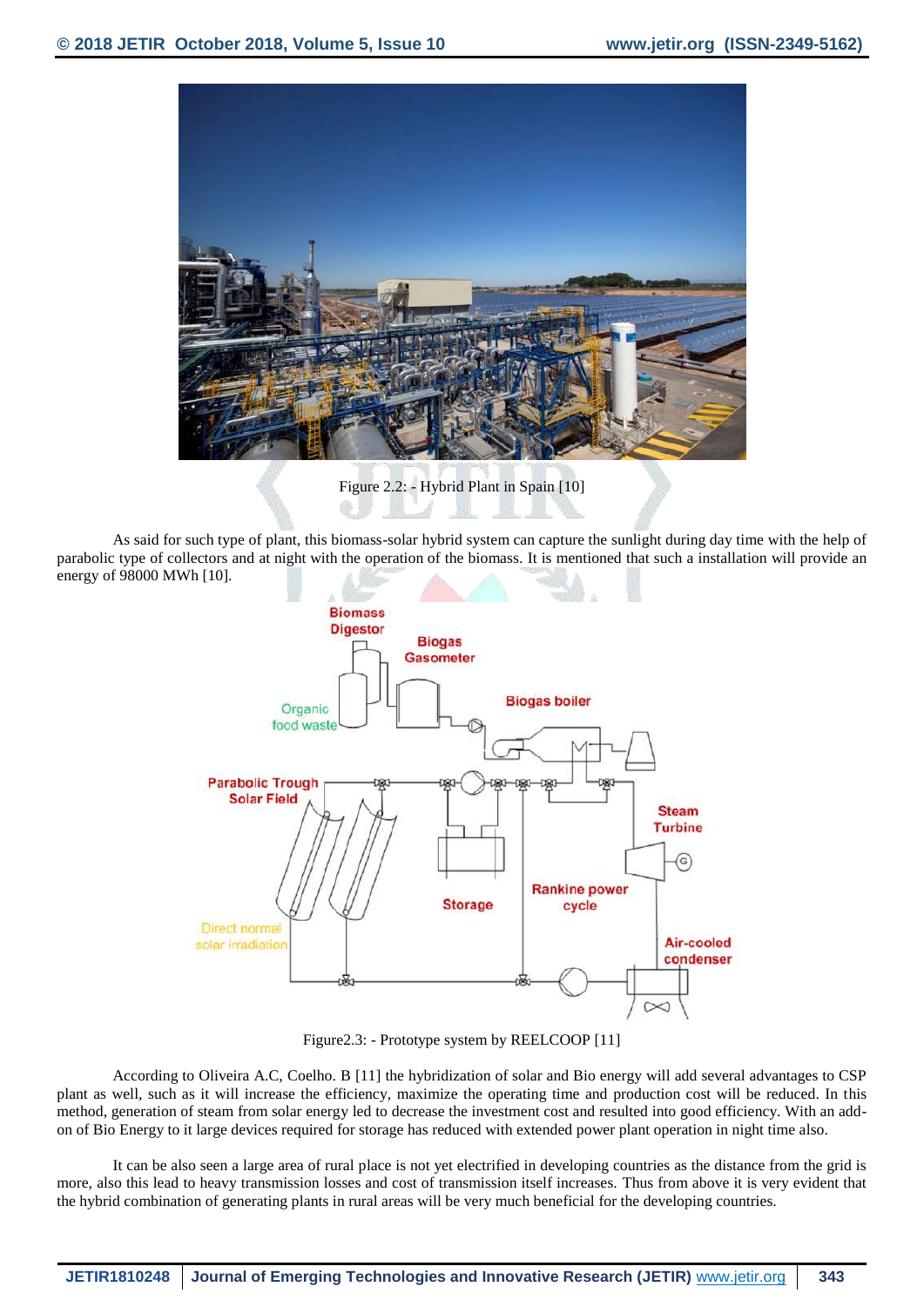### **3. PROPOSED COMBINATION OF BIO ENERGY & SOLAR ENERGY**

The following block diagram shows the proposed system for generating electricity with the combination of Solar and Biomass.



Figure 3.1: - Proposed Hybrid system model

1] **SOLAR RADIATION** : - The solar radiation reaching the earth surface can be of direct form or in diffused form. Maximum temperature can be achieved when direct radiations are captured i.e., higher efficiency can be achieved. In order to track the direct radiations for the complete day it would be beneficial to have a rotating type of solar array.



Figure 3.2: - Typical Solar radiation data [14]

2] **SOLAR ARRAY**: - A PV module exposed to sunlight can generate electricity as well as heat. The heat that the solar array captures can be utilized for heating the water. It is seen that about 10 to 15% of the incident sunlight which falls on array is used to generate electricity, and the remaining radiation is converted into heat [12].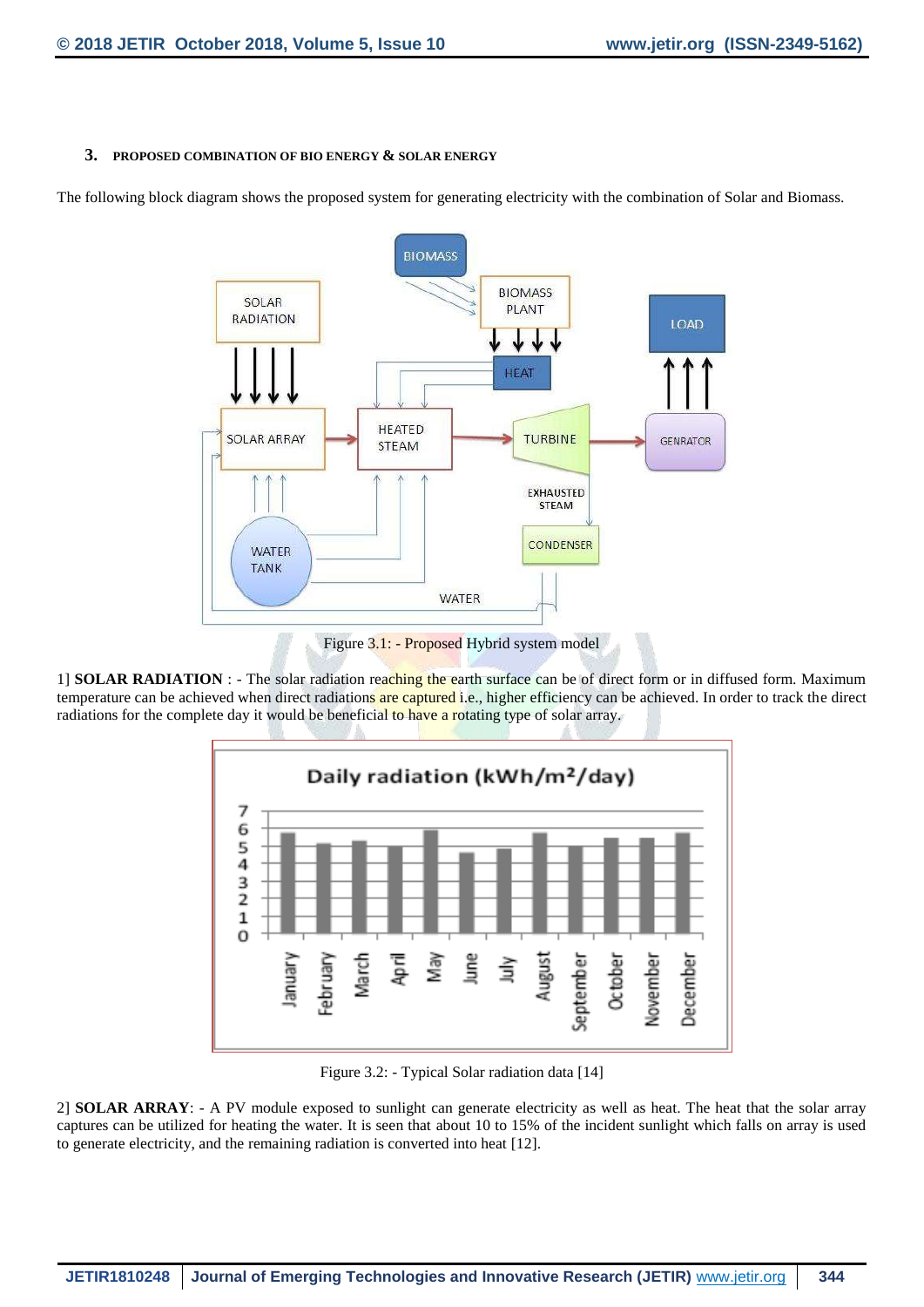3] **BIOMASS**: - The fuel which is prepared from organic material is called as BIOMASS. The Biomass is a very good source of energy which can be used for generating electricity. Some of the good examples from which biomass fuel can be prepared are – scrap lumber, forest debris, certain crops, manure, and some type of waste residues. [13]

4] **BIOMASS PLANT**: - The Biomass plant collects the organic material from various sources and here it is burnt in order to achieve high amount of heat energy. Before collecting the organic material it is filtered, foreign elements which are not required are eliminated before burning the organic material.

## 4. **WORKING OF PROPOSED PLANT**

Consider the figure no. 3.1, the solar radiation falling on solar array is captured and transferred to the tubes present inside the solar array. A tubular flat plate of collector is used which captures both direct and diffuse radiation for capturing the solar radiations. The water is taken from a common water tank placed nearby. The water coming from tank gets heated up because of solar radiations falling on it and thus at this stage the result is a heated steam. This heated steam then can be injected on the turbine which is coupled with the generator which in turn will generate electricity.

At the same time the Biomass plant can be used to create heat energy by organic material. The heat obtained from the biomass plant is then transferred or utilized for converting into the steam from water tank as shown in above figure to convert into steam. The other way possible would be to heat up a secondary fuel like thermal oil which is heated to get the steam. In same fashion the heated steam is injected on the turbine and further electricity is produced by conventional method. Here instead of utilizing two different chambers for steam only one is being used two distinct steam containers may result into the pressure difference.

The steam that is injected on turbine was used to rotate the blades of turbine; after it has done its work it becomes exhausted. This exhausted steam is then condensed in a condenser were we get water having certain temperature. This water can be again used in solar array or in biomass plant as it may lead to increase in efficiency.

The two different sources can effectively work in summer, winter and in rainy season. One source behaves as a backup of other source in typical seasons like rainy and winter and also in night durations were the possibility of availability of only one source is into existence.

The location of solar array shall be on top of the building; whereas the other equipments can be easily placed on ground level. As the solar array is placed on top, a pressurised water system will be required, which will pump the water upto its location.

## **5. ECONOMIC ASSESSMENT**

This economic assessment is done by considering the reference values given in the *Spanish Plan de Energías Renovables (Renewable Energy Plan 2005-2010) (MITYC, 2005)*[16]. The venture costs planned below is for a 10 MW power plant based on Concentrated Solar Plant, biomass plant and hybrid of solar and biomass plant.

| <b>CSP Plants</b>       |                  |      | Biomass combustion plants         |       |          | Hybrid biomass-CSP plants         |       |          |
|-------------------------|------------------|------|-----------------------------------|-------|----------|-----------------------------------|-------|----------|
|                         |                  |      | <b>Biomass treatment</b><br>plant |       | 400 E/MW | <b>Biomass treatment</b><br>plant |       | 400 E/MW |
|                         |                  |      | <b>Biomass boiler</b>             | 800   | €/MW     | <b>Biomass boiler</b>             | 800   | €/MW     |
| <b>Solar Field</b>      | 2300             | €/kW |                                   |       |          | Solar Field                       | 2300  | €/kW     |
| Heat recovery<br>boiler | 200 <sub>1</sub> | €/kW |                                   |       |          | Heat recovery boiler              |       | 200 E/kW |
| Heat transfer<br>system | 200 l            | €/kW |                                   |       |          | Heat transfer<br>system           | 200   | €/kW     |
| Turbogenerator set      | 750              | €/kW | Turbogenerator set                |       | 750 €/kW | Turbogenerator set                | 750 I | €/kW     |
| Heat storage            | 300 l            | €/kW |                                   |       |          | Heat storage                      | 300 I | €/kW     |
| <b>BOP</b>              | 450              | €/kW | <b>BOP</b>                        |       | 450 E/kW | <b>BOP</b>                        |       | 450 €/kW |
| <b>Evacuation line</b>  | 50.              | €/kW | <b>Evacuation line</b>            | 50.   | €/kW     | <b>Evacuation line</b>            |       | 50 E/kW  |
| <b>Civil Works</b>      | 400              | €/kW | <b>Civil Works</b>                | 400 I | €/kW     | <b>Civil Works</b>                | 400   | €/kW     |
| Assemb.+Commiss.        | 350              | €/kW | Assemb.+Commiss.                  | 350   | €/kW     | Assemb.+Commiss.                  | 350 I | €/kW     |
| <b>TOTAL</b>            | 5.000            | €/kW | <b>TOTAL</b>                      | 3200  | €/kW     | <b>TOTAL</b>                      | 6200  | €/kW     |

Table 1: Cost for 10 MW plant [16]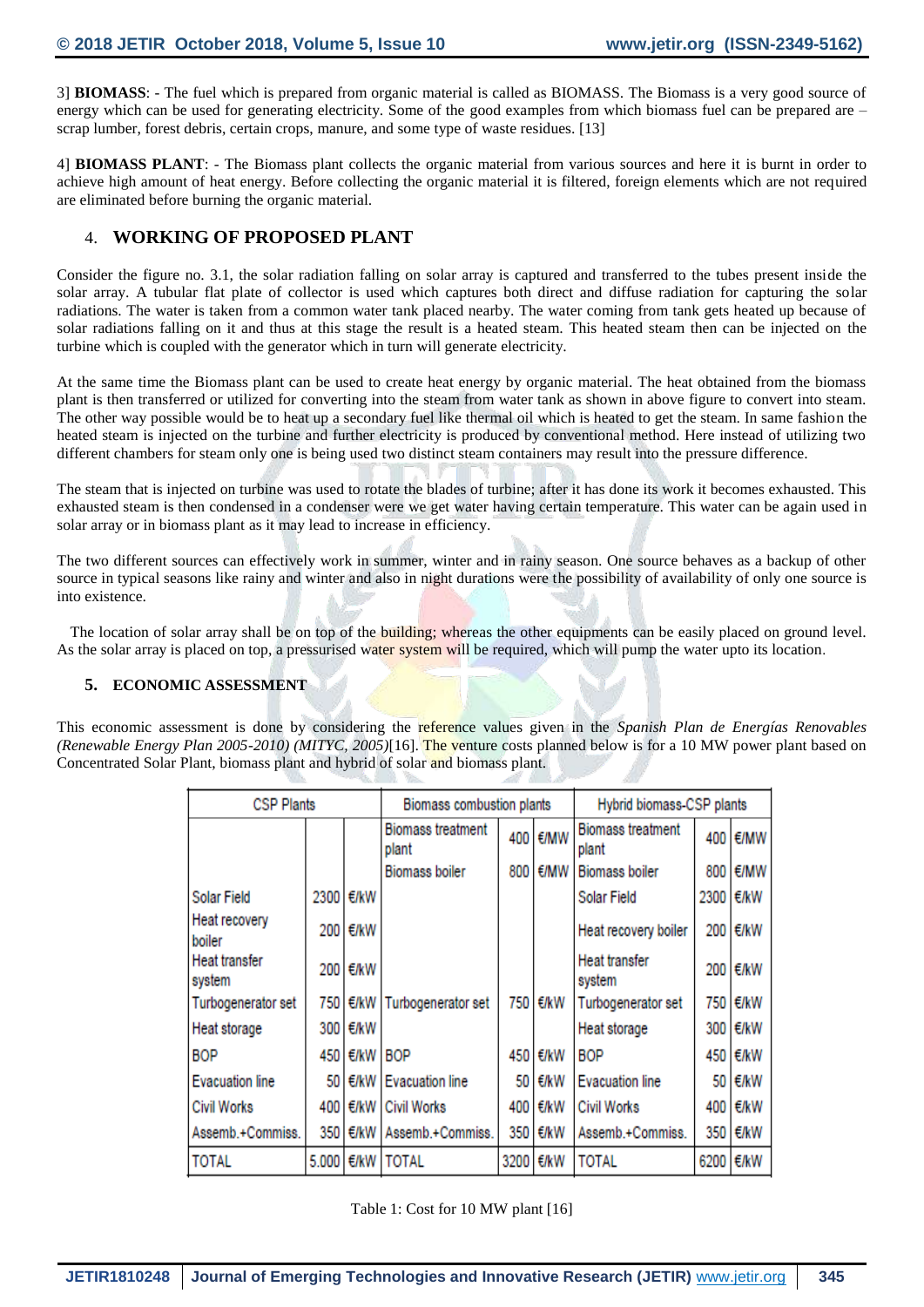The result in above table shows that the cost for hybrid power plant is more as compared to the concentrated solar power plant and biomass plant. The is quite obvious because the cost of concentrated solar power plant and Biomass plant together are getting added up for a single power plant. It is very remarkable to note that with the combination of two plants with common interest; around 20% money is being saved when considered with long life or time.

| <b>CSP Plants</b>   |           | Biomass combustion plants |           | Hybrid biomass-CSP plants |           |  |
|---------------------|-----------|---------------------------|-----------|---------------------------|-----------|--|
| Investment<br>costs | 50000000€ | Investment<br>costs       | 32000000€ | Investment<br>costs       | 62000000€ |  |
| Operating costs     | 1102400€  | Operating costs           | 5329425€  | Operating costs           | 4641310 € |  |
| Equivalent          |           | Equivalent                |           | Equivalent                |           |  |
| hours               | 2600 ha   | hours                     | 7500h     | hours                     | 7193.4 h  |  |
| Production          | 26000 MWh | Production                | 75000 MWh | Production                | 71934 MWh |  |
|                     | 238.69    |                           | 116.05    |                           | 153.56    |  |
| LCOE:               | €/MWh     | LCOE:                     | €/MWh     | LCOE:                     | €/MWh     |  |

Table 2: Operating cost of plant [16]

IN above table it can been also seen that the biomass plant has more operating cost because for handling cost associated with the raw material and labour would be more.

Similarly, operating costs of Concentrated Solar Plant is almost less than one fifth that of biomass plant as the fuel available is free of cost and is readily available. But the usage of concentrated solar power plants and energy generated by such plants is significantly low.

From above analysis one can say that the biomass plant would be very promising in coming time. This choice depends on the sustainable supply of large amounts of a raw materials used in biomass whose value and availability is not forever sheltered. The cost of raw materials used in Biomass has been mounting in the last years, and it will continue in the future. [16]

## 6. **Conclusion**

Today the developing country like India is facing a big issue of supply demand. IN fiscal year 2015-16 about 1074 Billion Kwh of energy was generated, but there was a deficiency of 7.0 billion Kwh of energy. The energy demand will be increasing day by day in big population countries like India and China day by day, so the proposed concept would be very beneficial.



## **Lifecycle Emissions for Various Electricity Generation Technologies**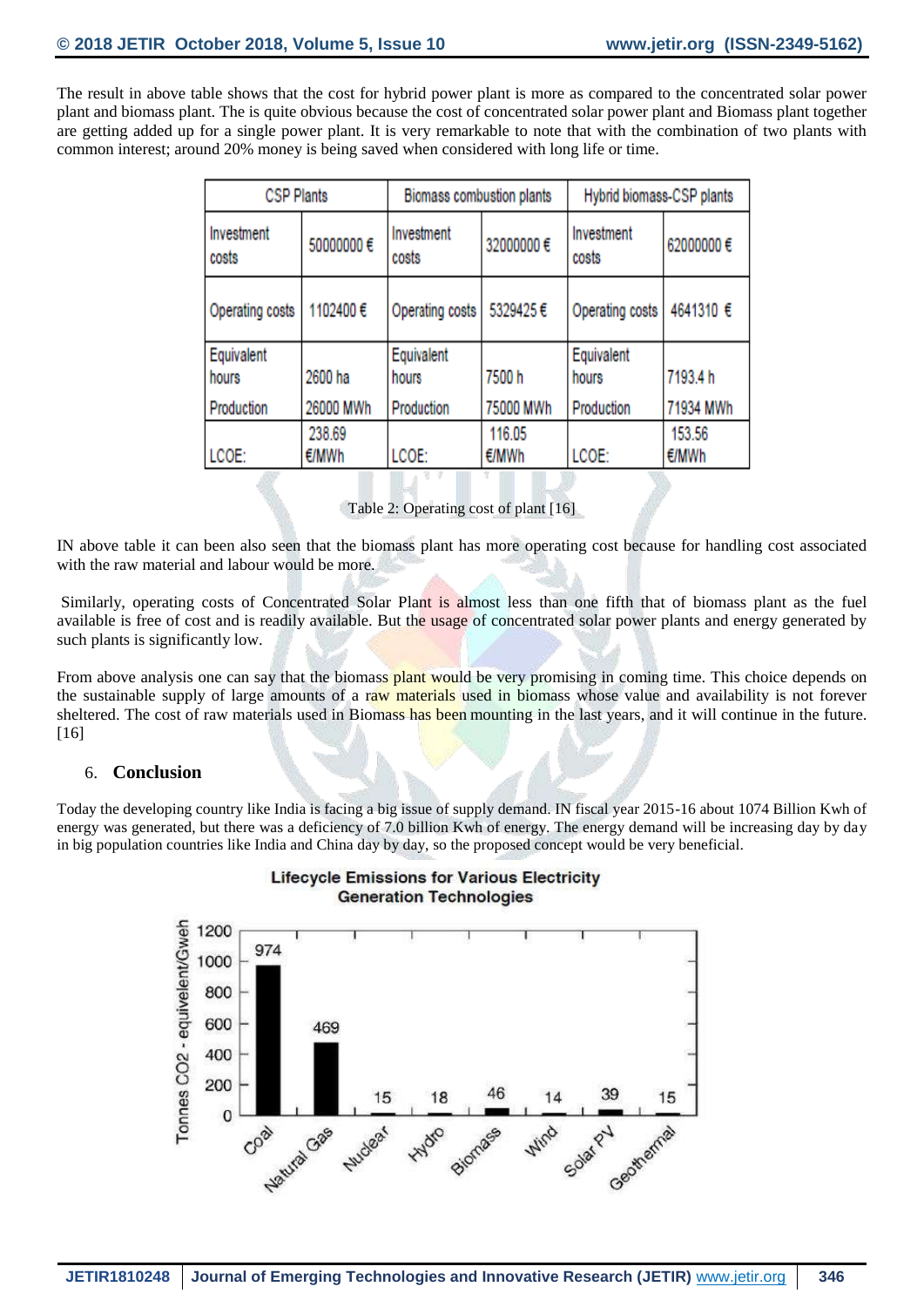#### Figure 5.1: - CO2 emission data [15]

The proposed concept when implemented typically in rural areas will be more beneficial as the hours of load shedding are more in rural areas. The biomass fuel is available in large amount in rural areas and similar way the solar radiation availability is also high when speaking about India.

With implementation of such concept a huge reduction in CO2 emission can also be observed. Figure 5.1 shows the typical CO2 emissions, thus it can be clearly seen that the conventional method of electricity generation has more CO2 emission as compared to Solar and Biomass. When solar and Biomass together will be implemented this would result into more reduction in emission.

#### **REFERENCES**

- 1. Khanal S.K. 2010, Bio energy and Bio fuel from Bio wastes and Biomass, ASCE Publications, ISBN 0784475946, 9780784475942
- 2. Sims E.H.R 2003, Bio energy Options for a Cleaner Environment: in Developed and Developing Countries: in Developed and Developing Countries, Elsevier Publishers, ISBN 0080527949, 9780080527949
- 3. Brenes M.D. 2006, Biomass and Bio energy: New Research, Nova Publishers, ISBN 159454865X, 9781594548659
- 4. Francisco R.C. 2007, The Biomass Assessment Handbook: Bio energy for a Sustainable Environment, Earth Scan Publishers, ISBN 1849772886, 9781849772884
- 5. Lee. S, Shah Y.T 2012, Bio fuels and Bio energy: Processes and Technologies, CRC Press, ISBN 1420089552, 9781420089554 **ALL**
- 6. Bureau of Energy Efficiency, *Application of Non-Conventional & Renewable Energy sources,* 2005.

J.

- *7.* Bonanno. F, Consoli.A , Lombardo. S, Raciti. A, *A Logistical Model for Performance Evaluations of Hybrid Generation Systems*, IEEE transactions on industry applications, vol. 34, no. 6, november/december 1998
- 8. Choi S.S, Larkin. R. 1994., *Performance of an autonomous diesel-wind turbine power system*, Electric Power Systems Research 33 (1995) 87 99, Transmission Development Section, State Energy Commission of Western Australia, 363 365 Wellington Street, Perth 6001, WA, Australia
- 9. Gavanidou E.S and Bakirtzis. A.G. 1992, *Design of Stand Alone system with renewable energy sources using trade off methods*, IEEE Transaction on Energy Conversion, Vol. 7, No. 1 March 1992.
- 10. Web link: [http://bioenergycrops.com/blog/2013/01/23/a-biomass-solar-hybrid-plant-begins](http://bioenergycrops.com/blog/2013/01/23/a-biomass-solar-hybrid-plant-begins-operations-in-spain/)[operations-in-spain/](http://bioenergycrops.com/blog/2013/01/23/a-biomass-solar-hybrid-plant-begins-operations-in-spain/) [Visited on 24/05/2014]
- 11. Oliveira. A.C, Coelho. B . 2013, *REELCOOP project: developing renewable energy technologies for electricity generation*, 12th International Conference on Sustainable Energy Technologies (SET-2013), Hong Kong, Paper ID: SET2013-146
- 12. Web link: <http://www.pveducation.org/pvcdrom/modules/heat-generation-in-pv-modules> [Visited on 20/08/2017]
- 13. Web link: <https://www.reenergyholdings.com/renewable-energy/what-is-biomass/> [Visited on 20/08/2017]
- 14. J. K. Maherchandani, Chitranjan Agarwal, Mukesh Sahi, 2012, *Economic Feasibility of Hybrid Biomass/PV/Wind System for Remote Villages Using HOMER*, International Journal of Advanced Research in Electrical, Electronics and Instrumentation Engineering, Vol. 1, Issue 2
- 15. <http://www.zdnet.com/article/nuclear-less-co2-than-solar-hydro-biomass> [visited on 20/09/2017]
- 16. J. SERVERT, G. SAN MIGUEL and D. LÓPEZ, Hybrid Solar Biomass Plants For Power Generation;Technical And Economic Assessment, Global NEST Journal, Vol 13, No 3, pp 266-276, 2011